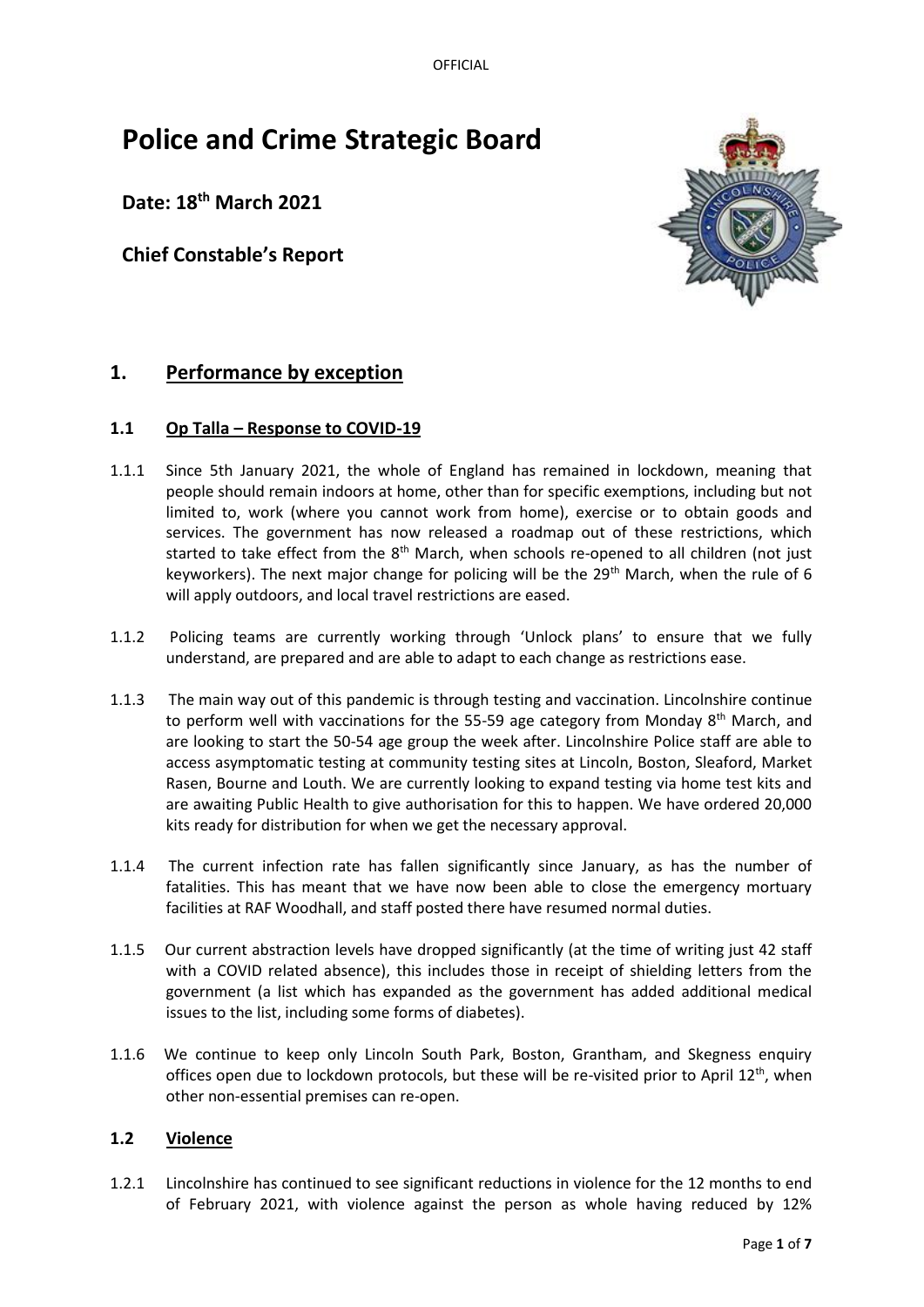(compared to the previous 12 months). When broken down, violence without injury offences have reduced by 19% and violence with injury offences have reduced by 17%. We have seen business robbery reduce by 41% and personal robbery reduce by 21% and lastly, possession of weapons has reduced by 9%.

- 1.2.2 We launched our first Operation Raptor initiative of the year on  $1<sup>st</sup>$  March 2021, which ran for six days and covered Lincolnshire's main towns and the City of Lincoln. The focus was on disrupting and detecting people who were willing to travel into Lincolnshire with weapons, as well as those identified through intelligence already resident within areas that had been identified as hot spot locations. There was an emphasis on highly visible action at Railway Stations across the County which involved working with British Transport Police and utilising Knife Arches (metal detectors), to catch those carrying weapons.
- 1.2.3 As well as the distinctly overt approach, we deployed a number of teams of officers in plain clothes to our hotspot locations to target known and suspected offenders with the use of stop and search powers, which was supported by Local Authority CCTV, network of ANPR cameras and police dogs.
- 1.2.4 The initiative resulted in 3x search warrants being executed, 15 arrests, 1 report for summons, 2 vehicles being seized, 7 knives and 2 knuckle dusters seized, 26 stop and searches, as well as £7,000 in cash seized from criminality, drugs and stolen property.
- 1.2.5 The force has now adopted a County Lines Vulnerability Tracker, whereby the force will identify those at risk of harm as a consequence of County Lines drug dealing and the identification of a dedicated plan owner to work in partnership with other agencies to reduce the risk of violence, harm and exploitation.

# **2. Strategic Delivery**

#### **2.1 Corporate Planning**

2.1.1 A corporate planning day took place on  $26<sup>th</sup>$  February, which was a further opportunity to consult with Senior Leaders across the Force regarding the proposed force strategy. Chief Constable Haward led the session, explaining the vision of *'Working together to make Lincolnshire the safest place to live, work and visit'* and 3 clear purposes of '*Stop Crime and ASB'*, '*Protect from harm'* and *'Help those in need'*. These are supported by five stands; People, Partners, Communities, Culture and Capability.

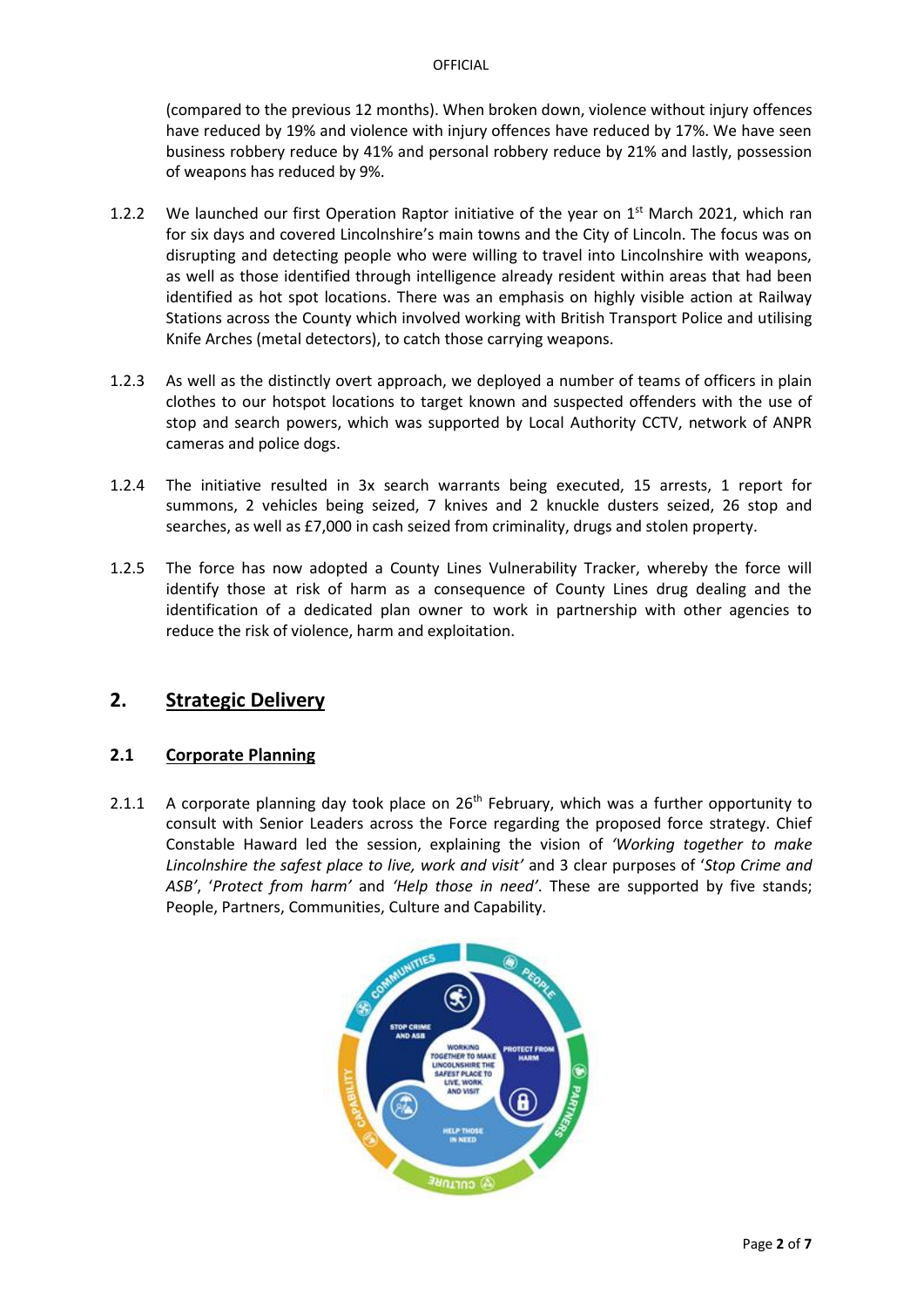- 2.1.2 Senior leaders provided feedback on the activities required to deliver the strategy and their level of priority. This feedback is being considered and a refined strategy and delivery plan will be agreed by the Chief Officer Team prior to commencing in April.
- 2.1.3 Work is also underway to ensure the right governance and performance framework is in place to support the strategy.

### **2.2 Wellbeing Board**

- 2.2.1 The Wellbeing Board took place on 9<sup>th</sup> February, which assesses our commitment to having a happy, healthy, valued, safe and engaged workforce.
- 2.2.2 A new wellbeing lead has been appointed who will take forward the wellbeing strategy and structure in line with the Force strategy development.
- 2.2.3 Psychological support is in place for those staff in high risk roles and external supervision of counsellors has commenced. All staff have been asked to complete a psychological assessment questionnaire to ensure key themes are identified and the appropriate support can be put in place.
- 2.2.4 A resilience workshop took place on 29th January, led by Alan Dovey, a Consultant Cognitive Behavioural Psychotherapist and Director of Working Minds UK. He discussed the science behind what makes us feel anxious and how this may manifest itself, as well as providing useful tips on how to build resilience.
- 2.2.5 Wellbeing remains a key priority and work is being undertaken to get the relevant services in place, at the right quality.

# **3. National & Regional**

#### **3.1 Criminal Justice**

- 3.1.1 All Lincolnshire courts have remained open albeit on a reduced capacity to accommodate the extra safety measures required to keep people safe. The magistrates courts continue to gradually increase their listings whilst supporting the County and Family courts (reducing the capacity at Boston).
- 3.1.2 The police and Crown Prosecution Service (CPS) have continued to work through their recovery plans prioritising key cases and looking for opportunities to reduce trials by better use of out of court disposals. Police have worked with Her Majesty's Court & Tribunal Service (HMCTS) to ensure no court space is lost and traffic matters continue to be heard outside normal process hours to tackle the backlog. HMCTS report that whilst there is still a significant workload within the system there are no backlogs awaiting court listing dates in the Magistrates courts. New charges and postal requisitions are first listed in the normal way with current volumes not exceeding the available listing space. However, Lincoln Crown Court progress is still a concern, although there is now the capacity and space to run two courts which will alleviate the situation.
- 3.1.3 Non-attendance linked to COVID remains a challenge resulting in avoidable adjournments and use of court listing space. The Police, CPS and HMCTS are currently developing a process to prove certain cases in absence, which will speed up proceedings.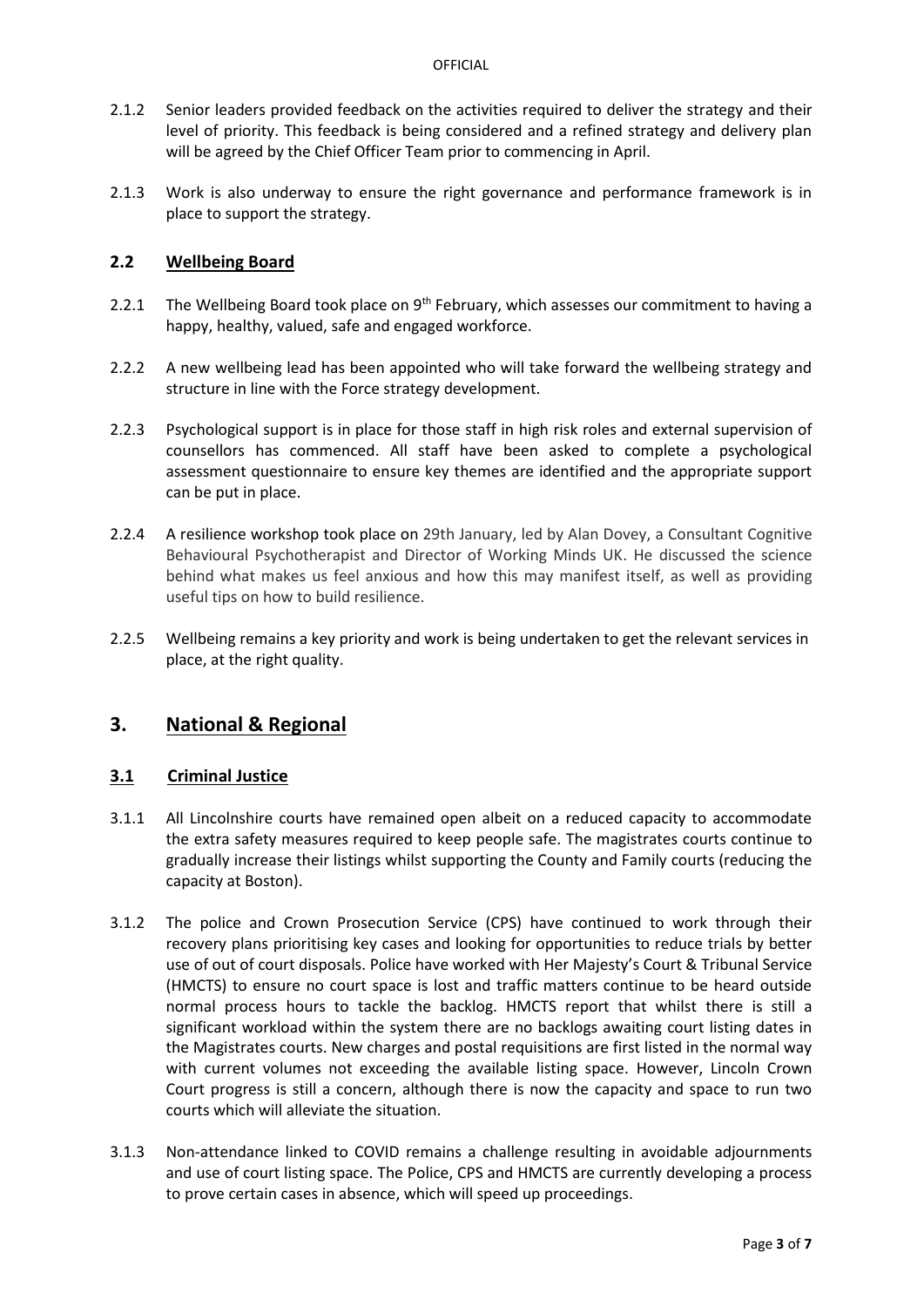# **4. Good news and Other Points of Interest**

# **4.1 Seizure of 10,000 counterfeit cigarettes**

- 4.1.1 A joint operation conducted with Trading Standards on 3rd March 2021 resulted in the seizure of 10,000 counterfeit cigarettes after the attempts to conceal the product behind a brick wall of a premises on Lincoln High Street were no match for our sniffer dog!
- 4.1.2 Counterfeit cigarettes are not duty paid, do not meet safety regulations and are not labelled according to regulation and the illicit tobacco trade funds organised crime and the products for sale are often dangerous.
- 4.1.3 Anyone with information about the sale of illegal cigarettes and tobacco in Lincolnshire can report it anonymously through CrimeStoppers by calling 0800 555 111 or through crimestoppers-uk.org

### **4.2 New East Midlands Cyber Secure website launched**

- 4.2.1 Over the past 12 months, as the world slowed down due to the Covid-19 pandemic, the cyber world has notched up a gear, with cloud-based video conferencing platforms being used to live-stream school classrooms, weddings, birthday parties and funerals as well as an increase in on-line shopping.
- 4.2.2 This has provided new opportunities for criminals to commit theft and fraud offences on-line so the new East Midlands Cyber Secure website has everything you need to know about how you can best protect your personal details, teach children how to be safe online in respect of the Computer Misuse Act, and safeguard your business from hackers and other cyber criminals.
- 4.2.3 The Cyber world is constantly evolving and it can be easy to feel overwhelmed by it all. The aim for the website is to make sure that all of the information provided is as accessible as possible including downloadable resources and easy-to-follow video guides. Visit the website at: [www.EastMidlandsCyberSecure.co.uk](http://www.eastmidlandscybersecure.co.uk/)

# **4.3 Flying the flag with PRIDE for LGBT+ History month**

- 4.3.1 Our officers, staff and communities celebrated LGBT+ History month in February, ensuring that Lincolnshire is a safe place for all, including LGBT+ communities.
- 4.3.2 The aim of LGBT+ History month is to primarily educate the wider community about the history of the gay rights movement and to promote an inclusive modern society. As part of Lincolnshire Police's commitment to celebrating equality, diversity and inclusion we chose to raise the Pride flag at our Headquarters in Nettleham.
- 4.3.3 Lincolnshire Police supports the inclusion of all LGBT+ people, regardless of their background or characteristics. This includes seeking to promote an environment where all people, including trans women, trans men and those with a non-binary gender identity are made to feel welcome and supported.
- 4.3.4 This is a fundamental part of our public sector duty so that we can continue to build trust and confidence in communities and to enable our colleagues to fulfil their potential and provide the best possible service to the public. We do not tolerate hate crime and we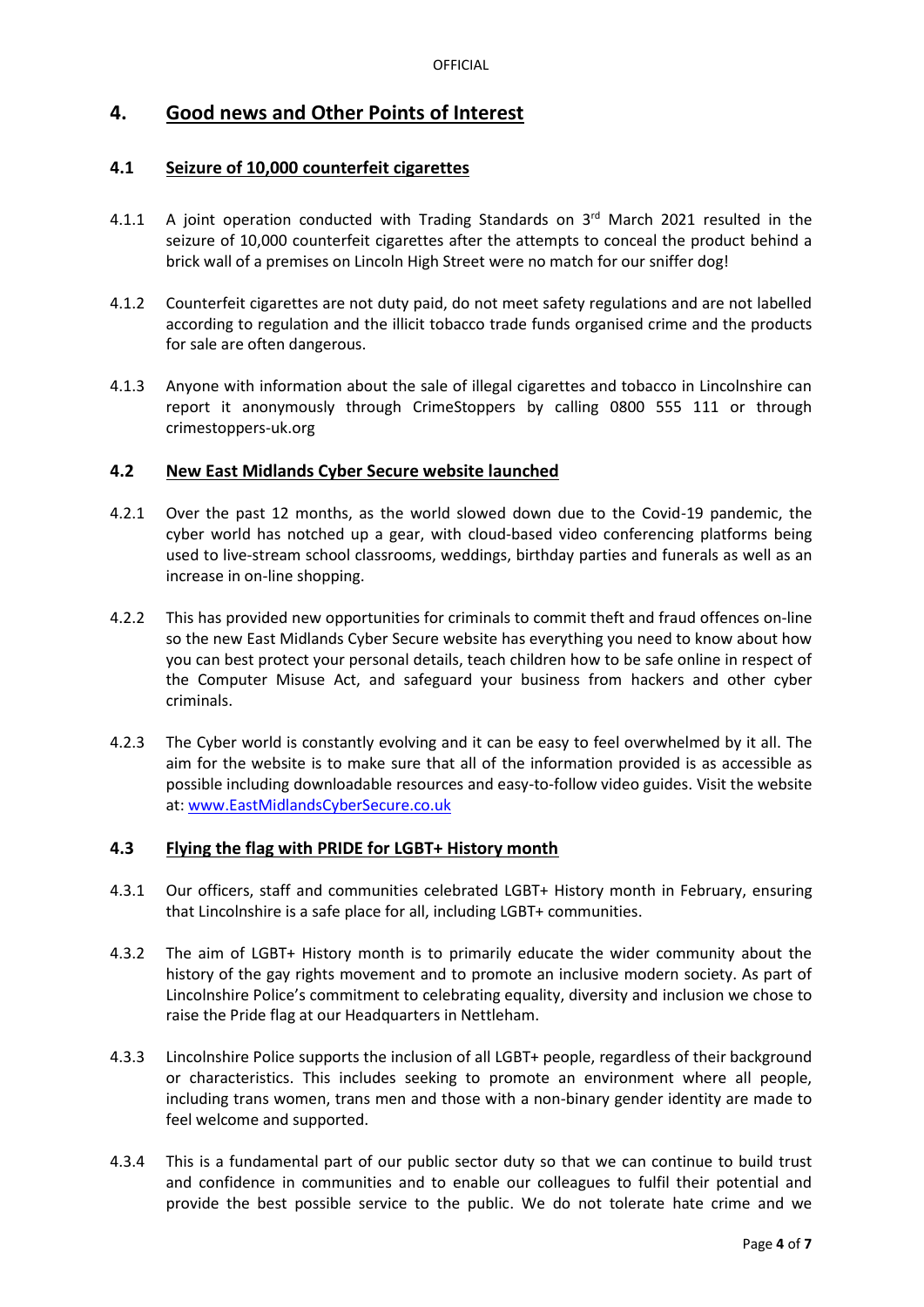continue to encourage anyone who has been the victim of any crime to report it by calling 101.

#### **4.4 Clamp down on people smuggling**

- 4.4.1 Lincolnshire Police is supporting a new national Government-backed campaign to clamp down on illegal lorry drops and people smuggling, following the recent tragedy that saw 39 Vietnamese migrants suffer a painful death by suffocating in a lorry trailer on their way to Purfleet in Essex.
- 4.4.2 The campaign commenced on  $8<sup>th</sup>$  February and runs for eight weeks including social media posts, leaflets and out-of-home advertising to remind hauliers and the public that people die in HGVs and to urge them to report anything suspicious, particularly at service stations and lorry parks.
- 4.4.3 The campaign is also aimed at HGV drivers and company owners as they are often approached by organised crime groups to help them facilitate people smuggling. These criminal networks treat migrants as a commodity to be profited from, charging large sums of money for their illegal service, without care for the safety of those they transport. Crimestoppers along with HMRC and Border Force are distributing informative leaflets, available in 17 languages, to lorry drivers highlighting the signs to spot of people smuggling.
- 4.4.4 Lincolnshire Police have a dedicated team working on all types of Organised Immigration Crime and there were 51 clandestine entries recorded in Lincolnshire in 2020. Lincolnshire is statistically the safest area in the East Midlands in terms of people smuggling and one of the safest in the country, however, it is important for the public to remain vigilant.

#### **4.5 Road Safety – Operation Snap launched**

- 4.5.1 On  $1^{st}$  February, together with the Lincolnshire Road Safety Partnership, we launched an online portal where people can upload dash cam footage of suspected driving offences which we believe will result in a safer driving environment for all our road users.
- 4.5.2 In Lincolnshire in 2019 there were 535 people killed or seriously injured in road traffic collisions. A further 52 people lost their lives last year. A system to effectively process evidence of road traffic offences and poor driving will assist greatly in dealing with poor driver behaviour that can and does lead to collisions, serious injury and death on the roads of Lincolnshire
- 4.5.3 Footage can include evidence of dangerous, careless or inconsiderate driving, drivers failing to wear seat belts, failing to stop at a red traffic light, crossing solid white lines, not being in proper control or dangerous loads, for example.
- 4.5.4 Submissions will be reviewed by a police officer or authorised person and provided that certain criteria are met we have a number of options available to us, ranging from a warning letter, a national driver offender retraining scheme course, a fixed penalty notice, and where appropriate prosecution through the criminal justice system.
- 4.5.5 For us to be able to use the footage, it will need to be good quality and clearly show the alleged offence. Anyone submitting footage will be required to complete an online statement and be prepared to attend court should that be necessary further down the line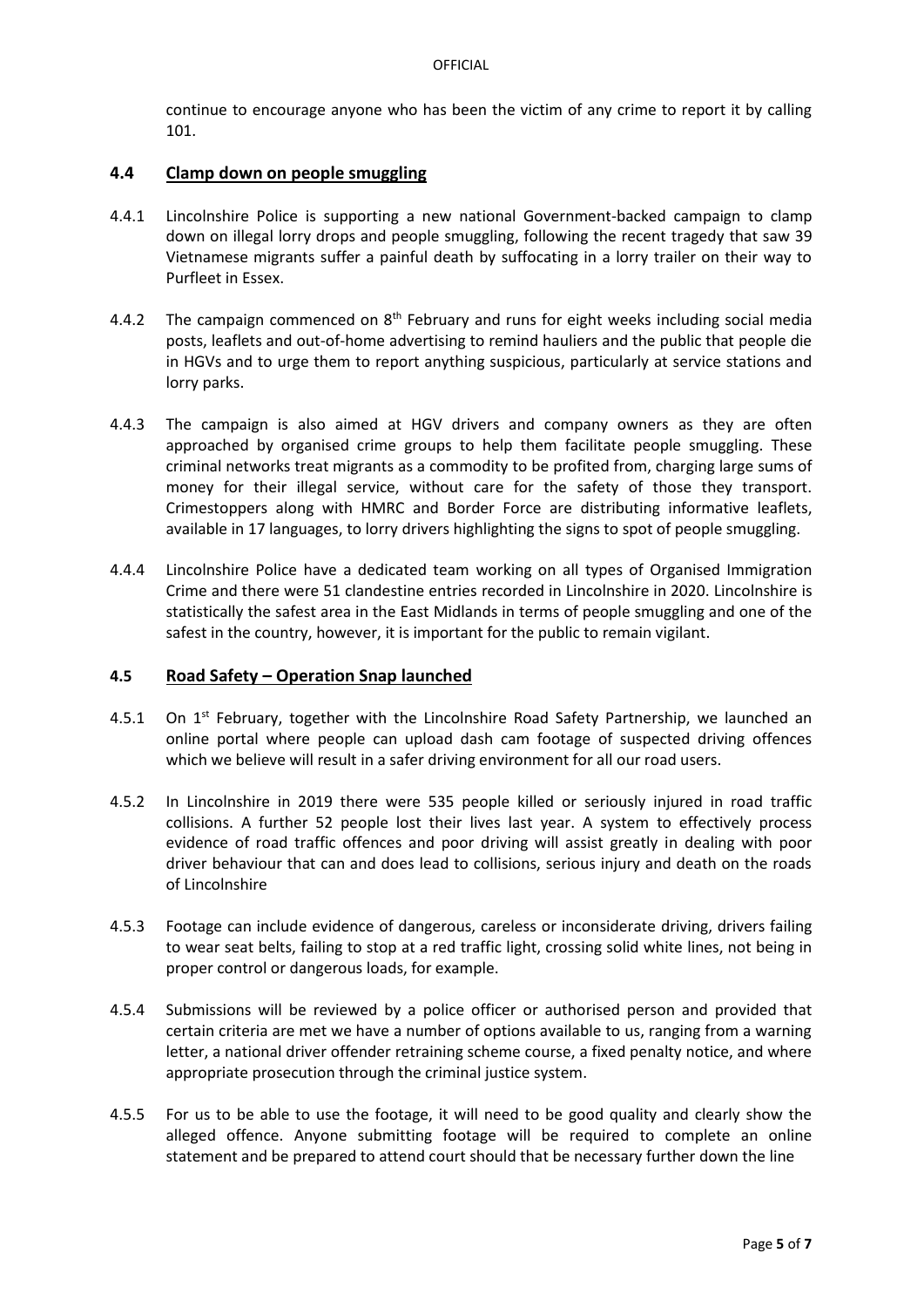4.5.6 Members of the public can easily submit footage on the [Report a driving offence](https://www.lincs.police.uk/reporting-advice/driving-roads-and-vehicles/report-a-driving-offence/) page of the Lincolnshire Police website.

#### **4.6 Rural Crime**

#### *Harecoursing*

- 4.6.1 The 2020/21 Season started with a significant increase in the volume of reported incidents over 400 per month in October, November and December – and although that reduced in January, this season will still be the highest for over 4 years.
- 4.6.2 The significant number of incidents has understandably caused alarm amongst the farming community, though feedback on the Policing response, Operation Galileo, has been positive. The Operation encompasses 21 other forces (up from 12 last year) and seeks to develop an effective approach to preventing Hare Coursing nationally.
- 4.6.3 Nationally, our work continues with partners including the National Farmers Union (NFU), Country Land & Business Association (CLA) and Department for Environment, Food & Rural Affairs (DEFRA) to secure changes in Criminal Justice outcomes, including forfeiture of seized dogs, that will have a meaningful impact on offending.

#### *Acquisitive Crime*

4.6.4 At the start of March two tractors were stolen from the Lincs/Notts border, and recovered within 24hrs. They were hidden near to the A1 seemingly awaiting collection and to check for any tracking devices. These are concerning incidents as they indicate a return to the theft of large farm vehicles, which had reduced significantly in the run-up to Brexit due to challenges around getting the stolen items out of the UK.

# **5. Forward Look**

#### **5.1 Horizons Programme - Officer Uplift**

- 5.1.1 We have 2 x cohorts of 30 students starting their training this month (March), including the first 3 officers to be selected onto the new DC Fast Track scheme. The first cohort will start their training in an off-site location but then migrate to our new training facility at Skegness where they will be joined by the second cohort who start at the end of the month. This will then allow us to carry out the planned refurbishment to the training site at Headquarters. Future cohorts will then be split between both Headquarters and Skegness based on future recruitment and posting requirements.
- 5.1.2 Due to successful positive action during the latest recruitment window, which ran from the 12 October to 6 December, we are beginning to see improvements in terms of gender disparity, with 45% of those currently in the recruitment pipeline being female, compared to our current workforce mix which is only 31% female. We also received 25 applications from candidates who have English as their second language, improving our representation from Black, Asian, and Minority Ethnic (BAME) communities.
- 5.1.3 We have a sufficient number of candidates for the next intakes planned for September and October 2021, and we are planning to open our next recruitment window in June, where the aim will be to continue the work to increase the diversity of our officer workforce.